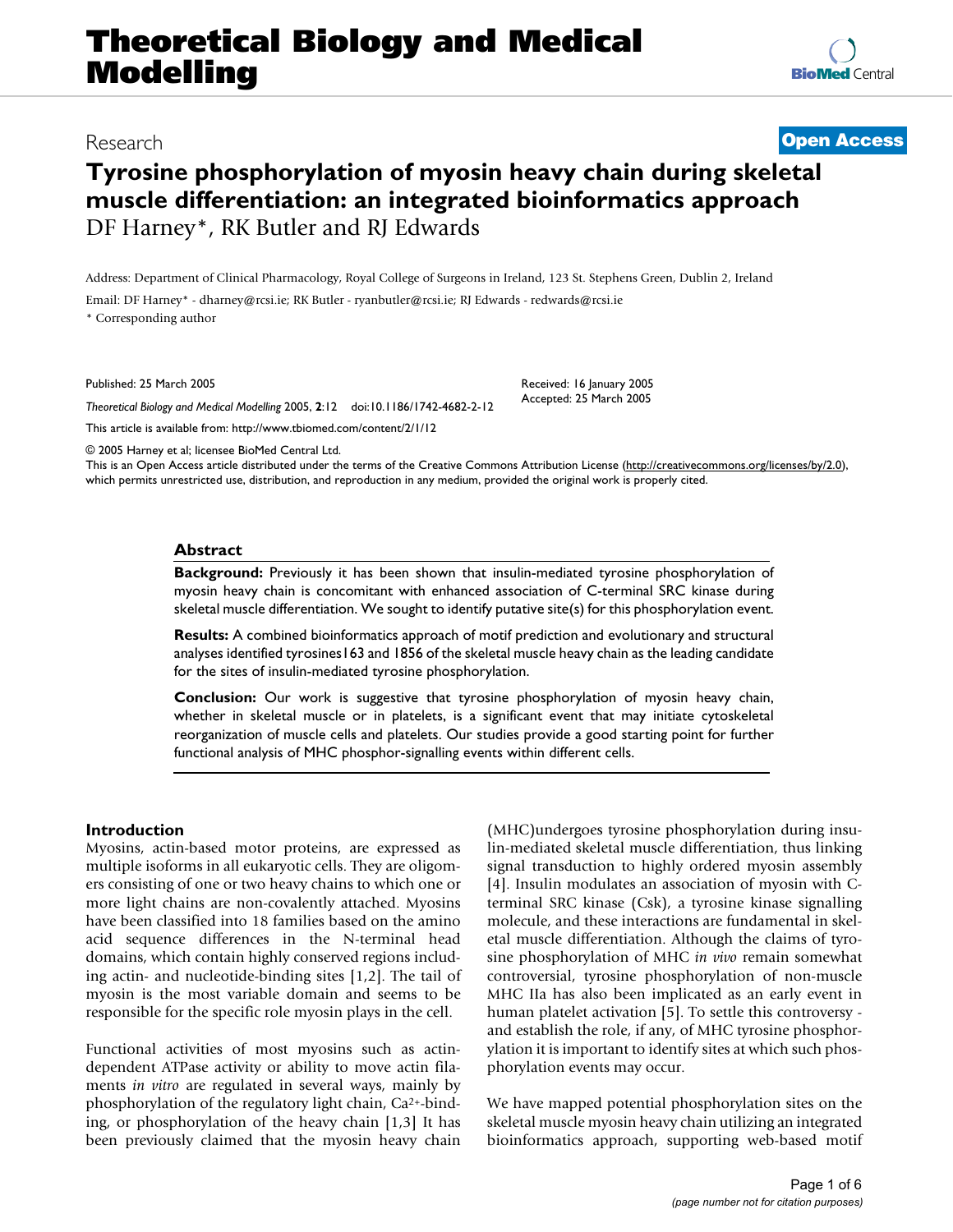predictions with evolutionary and structural data. Of all the sites analyzed in the bioinformatics approach, the data suggest Y163 and Y1856 as the leading candidates for insulin-mediated tyrosine phosphorylation.

## **Methods**

#### *Tyrosine Phosphorylation Predictions*

Tyrosine phosphorylation site predictions were made with two different online resources using the sequences described below. NetPhos 2.0 produces neural network predictions based on sequence and structure [6]. Scansite predicts target motifs for different kinases using a positional selectivity matrix based on peptide library screening data [7,8] In addition, Scansite predictions were made for known phosphotyrosine recognition motifs for evidence of downstream signalling events. All Scansite predictions were made on the 'Low Stringency' setting to identify as many putative sites as possible. These sites were then supported or rejected on the basis of further analysis as described below.

### *Evolutionary Analysis*

Protein sequences for adult skeletal muscle myosin heavy chains (MYHSA) 1 and 2 were extracted from the Swiss-Prot database [9] MYHSA1 [SwissProt : MYH1\_HUMAN, P12882]; MYHSA2 [SwissProt ID: MYH2\_HUMAN, Q9UKX2] and used as query sequences to extract closely related homologous proteins. First, BLAST [10] was used to search SwissProt-TrEMBL [9] and the known, novel and Genscan-predicted peptides of five EnsEMBL genome databases (Human, Mouse, Rat, Fugu, Zebrafish) [11] Redundant sequences were removed and ALIGN [12,13] was used to make pairwise alignments of each homologue with MYH1\_HUMAN and to calculate the percentage identity across the entire length of the protein. Vertebrate homologues with at least 60% global identity were processed using an in-house homologue processing tool, HAQESAC [14]. Homologues were aligned using CLUS-TALW [15] and badly-aligned sequences eliminated from the dataset. A neighbour-joining tree with 1000 bootstrap replicates was constructed using CLUSTALW and the sequences were grouped into subfamilies of orthologous proteins. The clade corresponding to skeletal muscle myosin heavy chains in Amniota (mammals, reptiles and birds) were then used as sequences for tyrosine phosphorylation motif prediction as described above.

## *Secondary Structure Prediction*

Secondary structure predictions were made for MYH1\_HUMAN using the PSIPRED V2.3 website [16]. Because of the length of the protein, it was submitted in two overlapping chunks: residues 1–814 and 800 +.

#### *3D Structure Analysis*

3D structures were obtained from the Protein Data Bank (PDB) [17] and viewed with the RasMol viewer [18]. Three myosin heavy chain structures were identified: 2MYS, Chicken adult skeletal muscle myosin heavy chain; 1BR2, chicken gizzard smooth muscle myosin heavy chain; and 1B7T, *Aequipecten irradians* (Bay scallop) striated muscle myosin heavy chain. The corresponding SwissProt sequences [Swiss -Prot :2MYS: MYSS\_CHICK, P13538]; [Swiss-Prot1BR2: MYHB\_CHICK, P10587]; [Swiss -Prot1B7T: MYS\_AEQIR, P24733] were downloaded and aligned with Human MYH1\_HUMAN and MYH2\_HUMAN using CLUSTALW. This alignment was used with the skeletal muscle myosin heavy chains (above) to assign putative tyrosine phosphorylation sites to their corresponding residues in the homologous 3D structures. Visualisation with RasMol and DSSP solvent accessibility data [19] was then used to infer whether potential sites of tyrosine phosphorylation were surfaceexposed or buried.

## **Results**

In total, twenty-three myosin heavy chain sequences were used for tyrosine phosphorylation motif prediction, which were divided into five groups of orthologous sequences (Figure [1\)](#page-2-0). Important motifs are likely to be conserved during evolution and so we considered only those sites that were predicted to be phosphorylation motifs in all the sequences of at least one orthologous group. Because phosphorylation site predictors have a tendency to over-predict, we increased stringency by accepting only those motifs that received a NetPhos score of 0.8 or higher, or were predicted by both NetPhos and Scansite, in at least one human adult skeletal myosin heavy chain. This yielded fourteen putative sites (Table [1\)](#page-2-1). Of these, six were predicted by both methods, including two motifs that were conserved across all sequences (MYH1\_HUMAN Y163 and Y1856).

To be phosphorylated, tyrosine residues must be accessible on the surface of the protein. Although the threedimensional conformations of homologous myosin molecules will not be identical, the high degree of sequence conservation between human adult skeletal muscle myosin heavy chains and the three myosin sequences present in PDB allowed the inference of solvent accessibility. This was confirmed by the generally good agreement in surface accessibility measures both between models and between the different myosin chains of 1BR2 (data not shown). From these data, two sites (Y286 and Y435) were buried while a further two (Y313 and Y504) had very low solvent accessibility (Table [1](#page-2-1)). 3D data were not available for the four tyrosines in the C-terminal of the protein.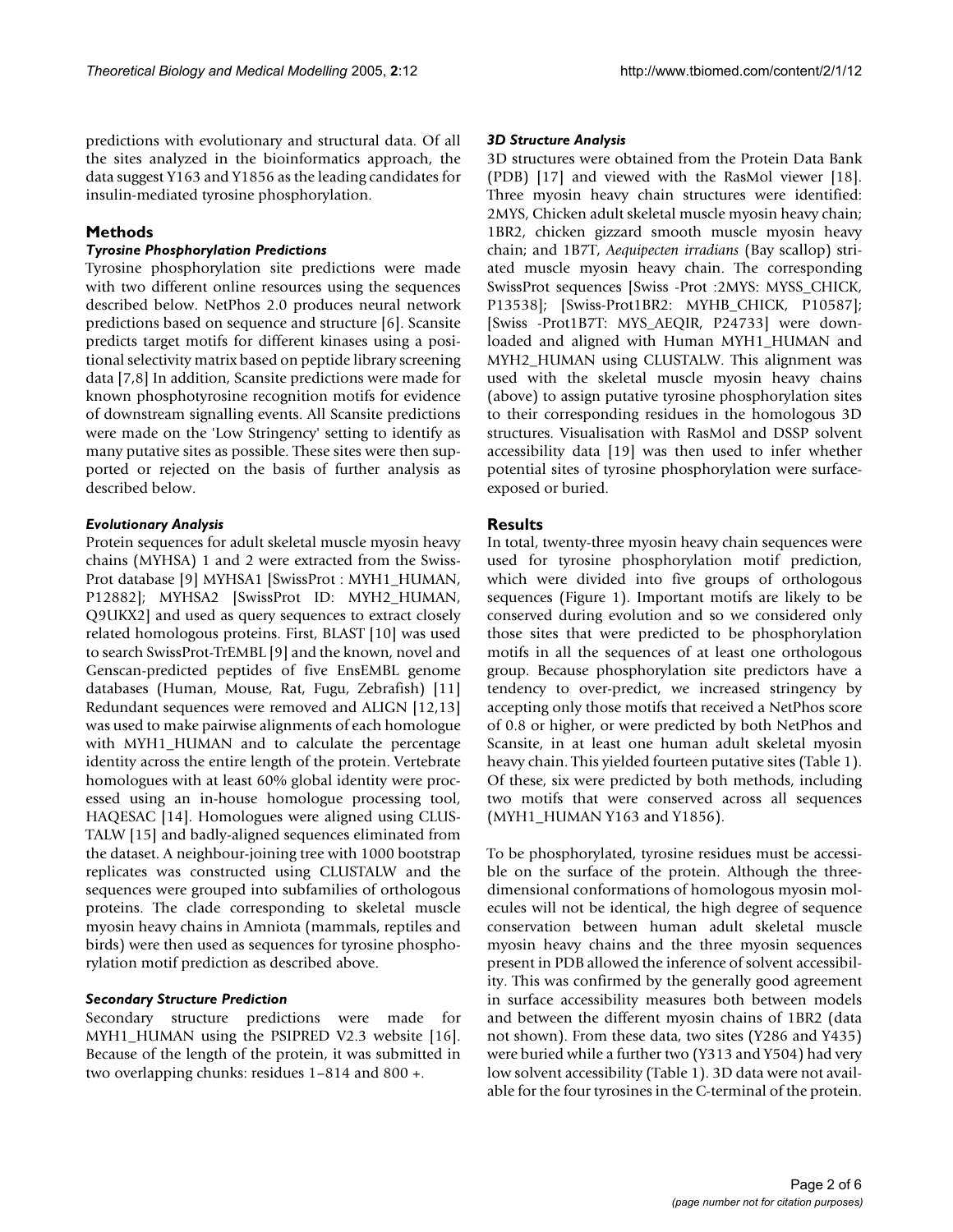<span id="page-2-0"></span>

#### Figure 1

Neighbour-joining phylogeny of MHC homologues, with bootstrap support. PDB structure 2MYS is marked with a black diamond.

| Site <sup>a</sup> | NetPhosb |              |      |              |              |                               | Scansitec    |      |            |           |              | 2D <sup>d</sup> | Surface Accessibility <sup>e</sup> |    |             |                |      |                   |      |
|-------------------|----------|--------------|------|--------------|--------------|-------------------------------|--------------|------|------------|-----------|--------------|-----------------|------------------------------------|----|-------------|----------------|------|-------------------|------|
|                   | MYHI     | MYH4         | MYH2 | MYH8         |              | MYSS_MYH3_MYH3<br>CHICK CHICK |              | MYHI |            | MYH4 MYH2 | MYH8         |                 | MYSS_MYH3_MYH3<br>CHICK CHICK      |    | <b>MYHI</b> | IBR2           |      | IB7T:A 2MYS:<br>A | Mean |
| 47                |          |              |      | $\check{ }$  |              |                               |              |      |            |           |              |                 |                                    |    | E(4)        | (14.5)         | (21) | (16)              | 18.5 |
| 54                |          |              |      |              |              |                               |              |      |            |           |              |                 |                                    |    | E(7)        |                | (52) | (60)              | 56.0 |
| 85                |          |              |      |              | Y            |                               |              |      |            |           |              |                 |                                    |    | C(2)        | (34.7)         | (28) | 16                | 26.2 |
| 163               | Y        |              |      |              | Y            | Y                             | Y            | YP   | YP         | YP        | YP           | YP              | YP                                 | YP | H(9)        | 13.3           | 47   | 8                 | 22.8 |
| 286               |          |              |      |              | Y            | ٧                             | $\checkmark$ |      |            |           | $\checkmark$ |                 |                                    |    | H(7)        | (0)            | 0    | 0                 | 0.0  |
| 313               | Y        |              |      |              |              |                               |              | YP   |            |           |              | YP              | Y                                  | Y  | C(4)        | $\overline{7}$ | 5    | 8                 | 6.7  |
| 413               | Y        |              |      |              |              |                               |              |      |            |           |              |                 |                                    |    | E(7)        |                |      | (68)              | 68.0 |
| 435               |          |              |      |              |              |                               |              |      |            |           |              |                 |                                    |    | H(9)        | (0.7)          | 4    |                   | 2.6  |
| 504               |          |              |      |              |              |                               |              |      |            |           |              |                 |                                    |    | H(9)        | 0              | 6    | 9                 | 5.0  |
| 719               |          |              |      |              | Υ            |                               |              | YP   | YP         | YP        | YP           | YP              | YP                                 | Y  | H(6)        | (21.8)         | 19   | 9                 | 16.6 |
| 1379              |          | Y            | v    | $\check{ }$  | Y            |                               |              |      |            |           |              |                 |                                    |    | H(6)        |                |      |                   |      |
| 1464              |          |              |      |              | $\checkmark$ | $\checkmark$                  |              |      |            |           |              |                 |                                    |    | H(7)        |                |      |                   |      |
| 1492              |          |              |      |              | ٧            |                               |              |      |            |           | YP           |                 |                                    | P  | H(6)        |                |      |                   |      |
| 1856              | ٧        | $\checkmark$ | Y    | $\checkmark$ | Y            | Y                             | v            |      | $\check{}$ |           | Y            |                 | Υ                                  | Y  | H(4)        |                |      |                   |      |

#### <span id="page-2-1"></span>**Table 1: Summary of predicted tyrosine phosphorylation sites.**

a. Sites are numbered relative to the MHC sequence MYH1\_HUMAN/P12882.

b. Y indicates predicted tyrosine phosphorylation site in all the sequences of orthologous group, with a score of ≥ 0.8 in at least one human sequence. Dashes indicate lack of a tyrosine in that position.

c. Y indicates predicted tyrosine phosphorylation site in all the sequences of orthologous group on 'Low Stringency'. P indicates predicted

phosphotyrosine recognition site in all the sequences of orthologous group on 'Low Stringency'. Dashes indicate lack of a tyrosine in that position. d. PSIPRED (McGuffin, Bryson and Jones 2000) secondary structure position for MYH1\_HUMAN. Letters indicate predicted secondary structure (H  $=$  helix, E = strand, C = coil). Numbers in brackets are confidence measures (0 = low, 9 = high).

e. Surface accessibility figures are "numbers of water molecules in contact with this residue \*10, or residue water exposed surface in Angstrom\*\*2" (Kabsch and Sander 1983). Missing values indicate residues missing from the PDB structure. Values in brackets indicate residues that are not tyrosines in the PDB structure.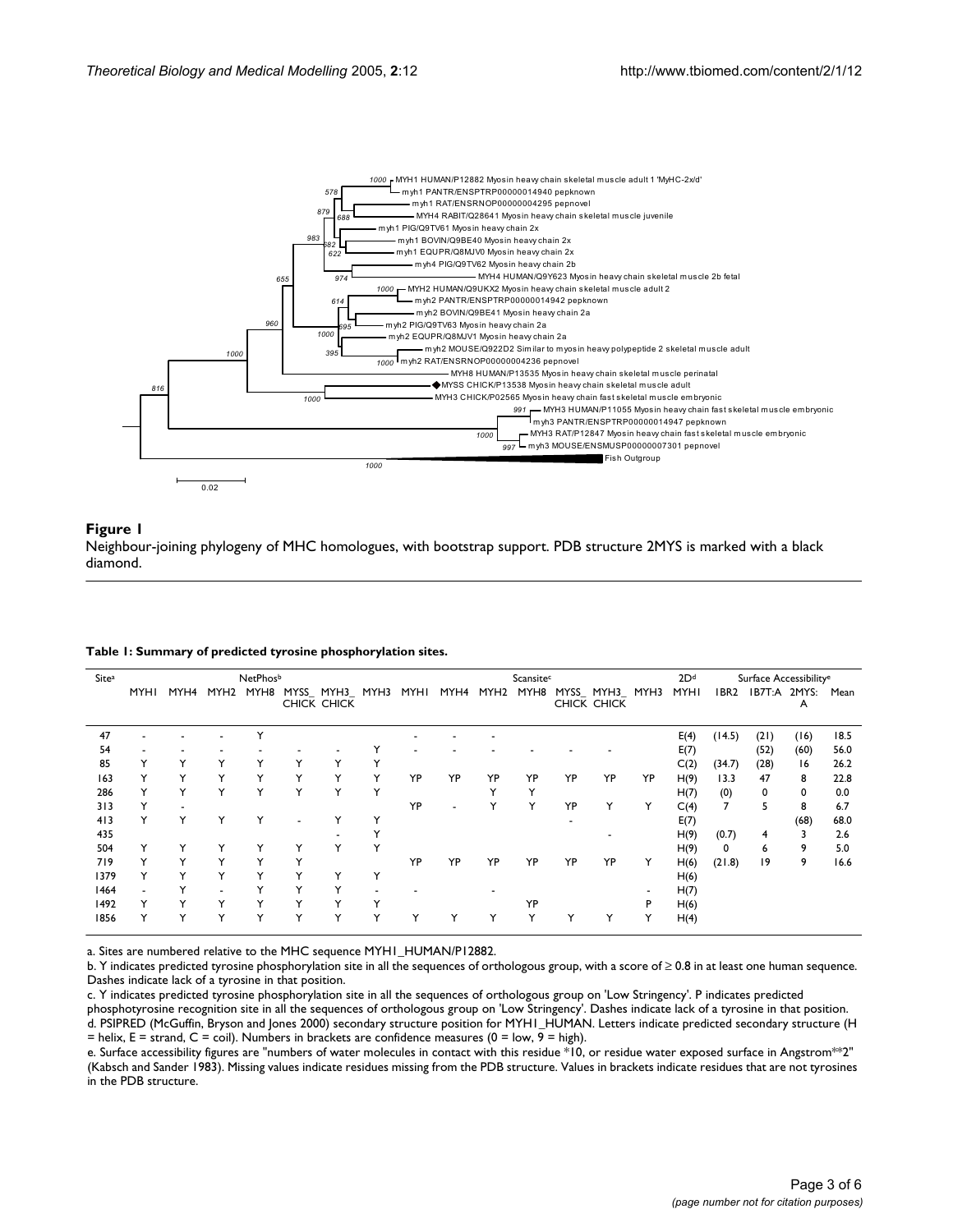| <b>EGFR</b><br>163<br><b>EGFR Kinase</b><br>Yes<br>No<br>EGFR (epidermal growth factor receptor (erythroblastic leukemia viral (v-erb-<br>b) oncogene homolog, avian))<br><b>INSR</b><br>Yes<br>INSR (insulin receptor)<br>Insulin Receptor Kinase<br>Yes<br>p85 SH2<br>PIK3R1<br>PIK3R1 (phosphoinositide-3-kinase, regulatory subunit, polypeptide 1 (p85)<br>Yes<br>Yes<br>alpha))<br>Shc SH <sub>2</sub><br><b>SHCI</b><br>No<br>SHCI (SHC (Src homology 2 domain containing) transforming protein 1)<br>No<br>286<br><b>EGFR Kinase</b><br><b>EGFR</b><br>Yes<br>No<br>EGFR (epidermal growth factor receptor (erythroblastic leukemia viral (v-erb-<br>b) oncogene homolog, avian))<br>313<br><b>EGFR Kinase</b><br><b>EGFR</b><br>Yes<br>No<br>EGFR (epidermal growth factor receptor (erythroblastic leukemia viral (v-erb-<br>b) oncogene homolog, avian))<br><b>FGR</b><br>Fgr Kinase<br>FGR (Gardner-Rasheed feline sarcoma viral (v-fgr) oncogene homolog)<br>No<br>No<br>PDGFR Kin<br><b>PDGFRB</b><br>PDGFRB (platelet-derived growth factor receptor, beta polypeptide)<br>No<br>Yes<br>Itk SH <sub>2</sub><br><b>ITK</b><br>No<br>ITK (IL2-inducible T-cell kinase)<br>No<br>Fgr SH <sub>2</sub><br><b>FGR</b><br>FGR (Gardner-Rasheed feline sarcoma viral (v-fgr) oncogene homolog)<br>No<br>No<br>719<br>Lck Kinase<br><b>LCK</b><br>No<br>No<br>LCK (lymphocyte-specific protein tyrosine kinase)<br>Abl Kinase<br><b>ABLI</b><br>ABLI (v-abl Abelson murine leukemia viral oncogene homolog I)<br>No<br>Yes<br>Itk SH <sub>2</sub><br><b>ITK</b><br>No<br>ITK (IL2-inducible T-cell kinase)<br>No<br><b>SRC</b><br>SRC (v-src sarcoma (Schmidt-Ruppin A-2) viral oncogene homolog (avian))<br><b>Src Kinase</b><br>Yes<br>No<br>149<br><b>Src Kinase</b><br><b>SRC</b><br>Yes<br>No<br>SRC (v-src sarcoma (Schmidt-Ruppin A-2) viral oncogene homolog (avian))<br>2<br>Lck SH <sub>2</sub><br><b>LCK</b><br>No<br>LCK (lymphocyte-specific protein tyrosine kinase)<br>No<br>FGR (Gardner-Rasheed feline sarcoma viral (v-fgr) oncogene homolog)<br>Fgr SH2<br><b>FGR</b><br>No<br>No<br>Src SH <sub>2</sub><br><b>SRC</b><br>SRC (v-src sarcoma (Schmidt-Ruppin A-2) viral oncogene homolog (avian))<br>Yes<br>No<br>185<br>Lck Kinase<br><b>LCK</b><br>No<br>No<br>LCK (lymphocyte-specific protein tyrosine kinase)<br>6<br><b>Src Kinase</b><br><b>SRC</b><br>Yes<br>No<br>SRC (v-src sarcoma (Schmidt-Ruppin A-2) viral oncogene homolog (avian))<br>Abl Kinase<br><b>ABLI</b><br>ABLI (v-abl Abelson murine leukemia viral oncogene homolog I)<br>No<br>Yes | Site <sup>a</sup> | Enzymeb | Gene Card |  |  | UniGene <sup>c</sup> SAGE <sup>c</sup> Full Name |  |  |  |  |
|----------------------------------------------------------------------------------------------------------------------------------------------------------------------------------------------------------------------------------------------------------------------------------------------------------------------------------------------------------------------------------------------------------------------------------------------------------------------------------------------------------------------------------------------------------------------------------------------------------------------------------------------------------------------------------------------------------------------------------------------------------------------------------------------------------------------------------------------------------------------------------------------------------------------------------------------------------------------------------------------------------------------------------------------------------------------------------------------------------------------------------------------------------------------------------------------------------------------------------------------------------------------------------------------------------------------------------------------------------------------------------------------------------------------------------------------------------------------------------------------------------------------------------------------------------------------------------------------------------------------------------------------------------------------------------------------------------------------------------------------------------------------------------------------------------------------------------------------------------------------------------------------------------------------------------------------------------------------------------------------------------------------------------------------------------------------------------------------------------------------------------------------------------------------------------------------------------------------------------------------------------------------------------------------------------------------------------------------------------------------------------------------------------------------------------------------------------------------------------------------------------------------------------------------------------------------------------------|-------------------|---------|-----------|--|--|--------------------------------------------------|--|--|--|--|
|                                                                                                                                                                                                                                                                                                                                                                                                                                                                                                                                                                                                                                                                                                                                                                                                                                                                                                                                                                                                                                                                                                                                                                                                                                                                                                                                                                                                                                                                                                                                                                                                                                                                                                                                                                                                                                                                                                                                                                                                                                                                                                                                                                                                                                                                                                                                                                                                                                                                                                                                                                                        |                   |         |           |  |  |                                                  |  |  |  |  |
|                                                                                                                                                                                                                                                                                                                                                                                                                                                                                                                                                                                                                                                                                                                                                                                                                                                                                                                                                                                                                                                                                                                                                                                                                                                                                                                                                                                                                                                                                                                                                                                                                                                                                                                                                                                                                                                                                                                                                                                                                                                                                                                                                                                                                                                                                                                                                                                                                                                                                                                                                                                        |                   |         |           |  |  |                                                  |  |  |  |  |
|                                                                                                                                                                                                                                                                                                                                                                                                                                                                                                                                                                                                                                                                                                                                                                                                                                                                                                                                                                                                                                                                                                                                                                                                                                                                                                                                                                                                                                                                                                                                                                                                                                                                                                                                                                                                                                                                                                                                                                                                                                                                                                                                                                                                                                                                                                                                                                                                                                                                                                                                                                                        |                   |         |           |  |  |                                                  |  |  |  |  |
|                                                                                                                                                                                                                                                                                                                                                                                                                                                                                                                                                                                                                                                                                                                                                                                                                                                                                                                                                                                                                                                                                                                                                                                                                                                                                                                                                                                                                                                                                                                                                                                                                                                                                                                                                                                                                                                                                                                                                                                                                                                                                                                                                                                                                                                                                                                                                                                                                                                                                                                                                                                        |                   |         |           |  |  |                                                  |  |  |  |  |
|                                                                                                                                                                                                                                                                                                                                                                                                                                                                                                                                                                                                                                                                                                                                                                                                                                                                                                                                                                                                                                                                                                                                                                                                                                                                                                                                                                                                                                                                                                                                                                                                                                                                                                                                                                                                                                                                                                                                                                                                                                                                                                                                                                                                                                                                                                                                                                                                                                                                                                                                                                                        |                   |         |           |  |  |                                                  |  |  |  |  |
|                                                                                                                                                                                                                                                                                                                                                                                                                                                                                                                                                                                                                                                                                                                                                                                                                                                                                                                                                                                                                                                                                                                                                                                                                                                                                                                                                                                                                                                                                                                                                                                                                                                                                                                                                                                                                                                                                                                                                                                                                                                                                                                                                                                                                                                                                                                                                                                                                                                                                                                                                                                        |                   |         |           |  |  |                                                  |  |  |  |  |
|                                                                                                                                                                                                                                                                                                                                                                                                                                                                                                                                                                                                                                                                                                                                                                                                                                                                                                                                                                                                                                                                                                                                                                                                                                                                                                                                                                                                                                                                                                                                                                                                                                                                                                                                                                                                                                                                                                                                                                                                                                                                                                                                                                                                                                                                                                                                                                                                                                                                                                                                                                                        |                   |         |           |  |  |                                                  |  |  |  |  |
|                                                                                                                                                                                                                                                                                                                                                                                                                                                                                                                                                                                                                                                                                                                                                                                                                                                                                                                                                                                                                                                                                                                                                                                                                                                                                                                                                                                                                                                                                                                                                                                                                                                                                                                                                                                                                                                                                                                                                                                                                                                                                                                                                                                                                                                                                                                                                                                                                                                                                                                                                                                        |                   |         |           |  |  |                                                  |  |  |  |  |
|                                                                                                                                                                                                                                                                                                                                                                                                                                                                                                                                                                                                                                                                                                                                                                                                                                                                                                                                                                                                                                                                                                                                                                                                                                                                                                                                                                                                                                                                                                                                                                                                                                                                                                                                                                                                                                                                                                                                                                                                                                                                                                                                                                                                                                                                                                                                                                                                                                                                                                                                                                                        |                   |         |           |  |  |                                                  |  |  |  |  |
|                                                                                                                                                                                                                                                                                                                                                                                                                                                                                                                                                                                                                                                                                                                                                                                                                                                                                                                                                                                                                                                                                                                                                                                                                                                                                                                                                                                                                                                                                                                                                                                                                                                                                                                                                                                                                                                                                                                                                                                                                                                                                                                                                                                                                                                                                                                                                                                                                                                                                                                                                                                        |                   |         |           |  |  |                                                  |  |  |  |  |
|                                                                                                                                                                                                                                                                                                                                                                                                                                                                                                                                                                                                                                                                                                                                                                                                                                                                                                                                                                                                                                                                                                                                                                                                                                                                                                                                                                                                                                                                                                                                                                                                                                                                                                                                                                                                                                                                                                                                                                                                                                                                                                                                                                                                                                                                                                                                                                                                                                                                                                                                                                                        |                   |         |           |  |  |                                                  |  |  |  |  |
|                                                                                                                                                                                                                                                                                                                                                                                                                                                                                                                                                                                                                                                                                                                                                                                                                                                                                                                                                                                                                                                                                                                                                                                                                                                                                                                                                                                                                                                                                                                                                                                                                                                                                                                                                                                                                                                                                                                                                                                                                                                                                                                                                                                                                                                                                                                                                                                                                                                                                                                                                                                        |                   |         |           |  |  |                                                  |  |  |  |  |
|                                                                                                                                                                                                                                                                                                                                                                                                                                                                                                                                                                                                                                                                                                                                                                                                                                                                                                                                                                                                                                                                                                                                                                                                                                                                                                                                                                                                                                                                                                                                                                                                                                                                                                                                                                                                                                                                                                                                                                                                                                                                                                                                                                                                                                                                                                                                                                                                                                                                                                                                                                                        |                   |         |           |  |  |                                                  |  |  |  |  |
|                                                                                                                                                                                                                                                                                                                                                                                                                                                                                                                                                                                                                                                                                                                                                                                                                                                                                                                                                                                                                                                                                                                                                                                                                                                                                                                                                                                                                                                                                                                                                                                                                                                                                                                                                                                                                                                                                                                                                                                                                                                                                                                                                                                                                                                                                                                                                                                                                                                                                                                                                                                        |                   |         |           |  |  |                                                  |  |  |  |  |
|                                                                                                                                                                                                                                                                                                                                                                                                                                                                                                                                                                                                                                                                                                                                                                                                                                                                                                                                                                                                                                                                                                                                                                                                                                                                                                                                                                                                                                                                                                                                                                                                                                                                                                                                                                                                                                                                                                                                                                                                                                                                                                                                                                                                                                                                                                                                                                                                                                                                                                                                                                                        |                   |         |           |  |  |                                                  |  |  |  |  |
|                                                                                                                                                                                                                                                                                                                                                                                                                                                                                                                                                                                                                                                                                                                                                                                                                                                                                                                                                                                                                                                                                                                                                                                                                                                                                                                                                                                                                                                                                                                                                                                                                                                                                                                                                                                                                                                                                                                                                                                                                                                                                                                                                                                                                                                                                                                                                                                                                                                                                                                                                                                        |                   |         |           |  |  |                                                  |  |  |  |  |
|                                                                                                                                                                                                                                                                                                                                                                                                                                                                                                                                                                                                                                                                                                                                                                                                                                                                                                                                                                                                                                                                                                                                                                                                                                                                                                                                                                                                                                                                                                                                                                                                                                                                                                                                                                                                                                                                                                                                                                                                                                                                                                                                                                                                                                                                                                                                                                                                                                                                                                                                                                                        |                   |         |           |  |  |                                                  |  |  |  |  |
|                                                                                                                                                                                                                                                                                                                                                                                                                                                                                                                                                                                                                                                                                                                                                                                                                                                                                                                                                                                                                                                                                                                                                                                                                                                                                                                                                                                                                                                                                                                                                                                                                                                                                                                                                                                                                                                                                                                                                                                                                                                                                                                                                                                                                                                                                                                                                                                                                                                                                                                                                                                        |                   |         |           |  |  |                                                  |  |  |  |  |
|                                                                                                                                                                                                                                                                                                                                                                                                                                                                                                                                                                                                                                                                                                                                                                                                                                                                                                                                                                                                                                                                                                                                                                                                                                                                                                                                                                                                                                                                                                                                                                                                                                                                                                                                                                                                                                                                                                                                                                                                                                                                                                                                                                                                                                                                                                                                                                                                                                                                                                                                                                                        |                   |         |           |  |  |                                                  |  |  |  |  |
|                                                                                                                                                                                                                                                                                                                                                                                                                                                                                                                                                                                                                                                                                                                                                                                                                                                                                                                                                                                                                                                                                                                                                                                                                                                                                                                                                                                                                                                                                                                                                                                                                                                                                                                                                                                                                                                                                                                                                                                                                                                                                                                                                                                                                                                                                                                                                                                                                                                                                                                                                                                        |                   |         |           |  |  |                                                  |  |  |  |  |
|                                                                                                                                                                                                                                                                                                                                                                                                                                                                                                                                                                                                                                                                                                                                                                                                                                                                                                                                                                                                                                                                                                                                                                                                                                                                                                                                                                                                                                                                                                                                                                                                                                                                                                                                                                                                                                                                                                                                                                                                                                                                                                                                                                                                                                                                                                                                                                                                                                                                                                                                                                                        |                   |         |           |  |  |                                                  |  |  |  |  |

<span id="page-3-0"></span>**Table 2: Interacting enzymes predicted by Scansite.**

a. Sites are numbered relative to the MHC sequence MYH1\_HUMAN/P12882.

b. Enzyme identified by Scansite.

c Skeletal muscle expression data from GeneCards (Rebhan et al. 1997).

If tyrosine phosphorylation of MMHC-II is part of a signalling cascade, it is likely that some other protein will interact with the phosphotyrosine. We used Scansite to look for phosphotyrosine interaction motifs and found three SH2 domain recognition motifs that matched potentially exposed phosphorylation sites. Because Scansite also identifies the interacting protein, we interrogated the Gene Cards [20] entry for each kinase and SH2 domain for expression patterns. Only four kinases and two SH2 domains had evidence from UniGene [21] or SAGE [22] of expression in skeletal muscle, while only one kinase (INSR) and one SH2 domain (PIK3R1) had evidence from both (Table [2\)](#page-3-0). Interestingly, both of the latter pair were predicted to interact with the same, totally conserved, motif (MYH1\_HUMAN Y163). Furthermore, both are involved in insulin-mediated pathways (see Discussion). Two kinases expressed in skeletal muscle were predicted to interact with Y1856. These were an SRC kinase and ABL1, which interacts with SORBS1 following insulin stimulation [23].

#### **Discussion**

Bioinformatics alone cannot identify a functional motif; supporting experiments will always be needed for conclusive evidence. Nevertheless, while other sites cannot be categorically excluded, the combined data presented here identify Y163 and Y1856 as the most likely sites for tyrosine phosphorylation events in skeletal muscle. Both Net-Phos and Scansite predicted these motifs for all mammalian adult skeletal myosin heavy chain sequences analysed, indicating strong evolutionary conservation (Figure [1](#page-2-0)). A kinase predicted to be responsible for phosphorylation of each site is expressed in skeletal muscle, as was an SH2 domain protein that was predicted to interact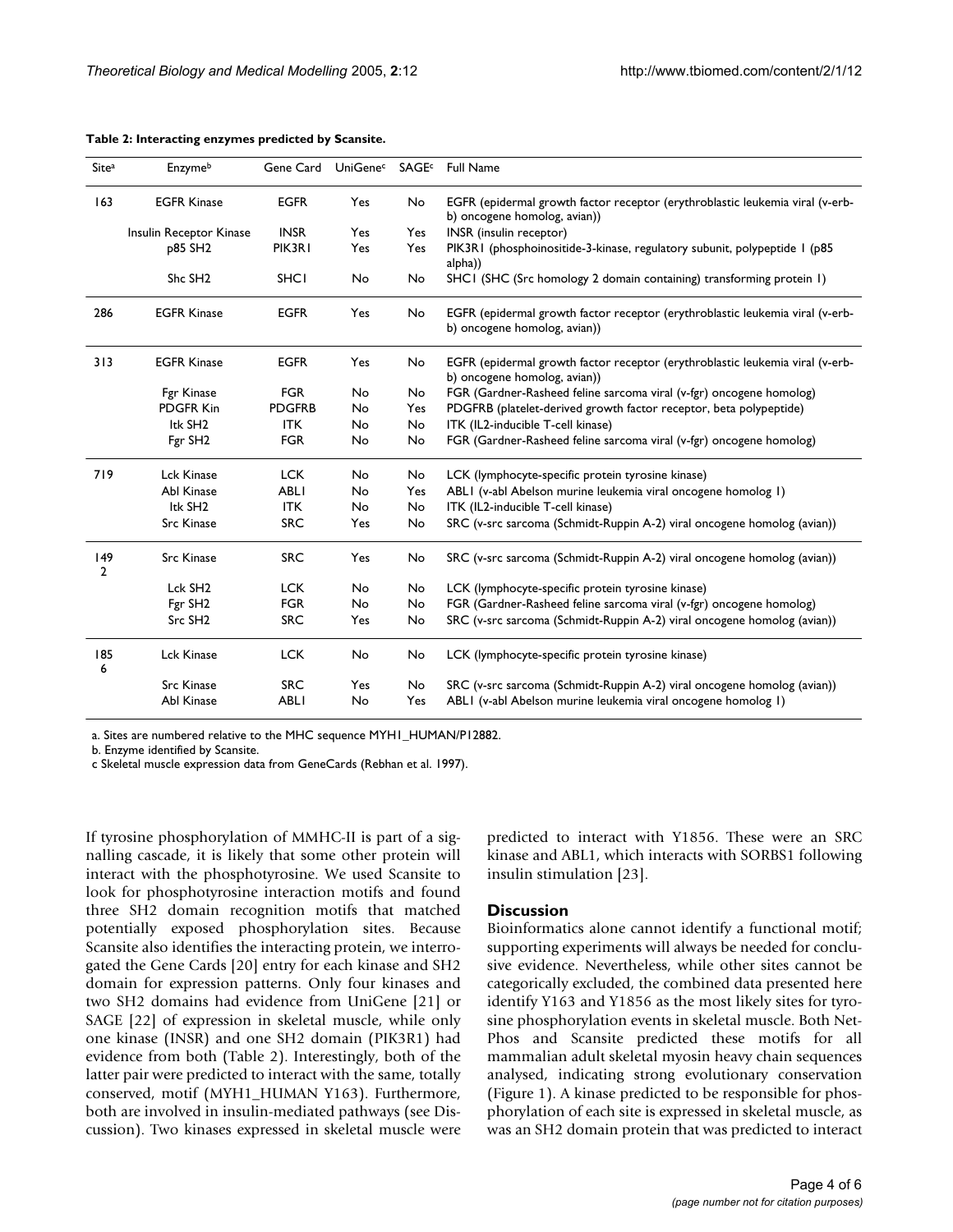with a phosphotyrosine at Y163. Analysis of predicted secondary structures and homologous 3D structures indicates that these sites may be accessible on the protein surface. The position of Y163 as part of an alpha helix within the globular myosin head domain does raise concerns that it is potentially difficult to phosphorylate, even though it is on the surface of the domain. Nevertheless, depending on the relative conformations of the solved *in vitro* chicken myosin structures compared to *in vivo* human myosin, Y163 might still be available for phosphorylation. Y1856 is in region of low predicted secondary structure (Table [1\)](#page-2-1), indicative of a flexible loop region more usually associated with phosphorylation sites.

Myosin heavy chain (MHC) undergoes tyrosine phosphorylation during insulin-mediated differentiation in skeletal muscles and the degree of phosphorylation increases in line with differentiation [4]. Interestingly, for the strongest candidate tyrosine phosphorylation site, Y163, both the kinase and interacting SH2 domain predicted by Scansite are involved in insulin-mediated pathways. The kinase INSR is a transmembrane receptor that binds insulin [24] while the SH2 domain protein PIK3R1 is necessary for the insulin-stimulated increase in glucose uptake and glycogen synthesis in insulin-sensitive tissues [25]. We can therefore conclude that Y163 remains a strong candidate site for insulin-mediated tyrosine phosphorylation of myosin heavy chain, despite concerns over accessibility.

As phosphorylation sites are often in the tails of proteins, the tyrosines outside the main globular domains, namely Y1379, Y1492 and Y1856, are also potential candidates for phosphorylation. The strongest of these is Y1856, which is both C-terminal and predicted to be phosphorylated by the kinases SRC and ABL1, which are found in skeletal muscle (Table [2](#page-3-0)). Perhaps of most interest is ABL1, a protein known to be associated with "Sorbin and SH3 domain containing 1" (SORBS1) during insulin signalling in other cell lines [23]. SORBS1 is highly expressed in skeletal muscle (data not shown) and is involved in formation of actin stress fibres and focal adhesions; its orthologue, CAP, has been identified as an important adaptor during insulin signalling in mice [26-28]. Furthermore, the SORBS1 gene has been implicated in the pathogenesis of human disorders with insulin resistance [29].

Csk has been shown to be associated with the hormone 1,  $25(OH)<sub>2</sub>$ -vitamin D<sub>3</sub> resulting in the stimulation of the growth-related mitogen-activated protein kinase (MAPK). The phosphorylated form of MAPK is then translocated to the nucleus where it induces the expression of c-myc oncoprotein associated with skeletal muscle proliferation [30]. In addition, Csk has also been implicated in the regulation of integrins and the control of cell attachment and

shape [31] Goel et al. showed that insulin can phosphorylate myosin, leading to an association with Csk and thus to a decrease in c-Src activity. This has also been shown in fibroblast cell lines following stimulation of the insulinlike growth factor-I receptor [32]. This demonstrates the potential for skeletal muscle differentiation after phosphorylation of Y163 and/or Y1856 of the MHC.

Harney et al. have shown that non-muscle myosin heavy chain type IIA in platelets undergoes tyrosine phosphorylation and subsequent dephosphorylation in a timedependent manner [5]. In common with other cells, the cytoskeleton of platelets comprises actin filaments, microtubules and myosin molecules. Myosins form rings within the platelet that maintain a spherical shape and several lines of evidence suggest that these rings reorient following platelet activation to permit spreading [33,34]. While myosin function therefore appears critical to platelet spreading, studies using cytoskeleton inhibitors have shown that at least the early events of platelet activation are not dependent on the cytoskeletal changes [35]. Our work is suggestive that tyrosine phosphorylation of myosin heavy chain, whether in skeletal muscle or in platelets, is a significant event that may initiate cytoskeletal reorganization of muscle cells and platelets. Our studies provide a good starting point for further functional analysis of MHC phosphor-signalling events within different cells.

## *Supplementary Information*

Full prediction results, sequence alignments and links to in-house software used can be found at: [http://www.bio](http://www.bioinformatics.rcsi.ie/~redwards/phos/) [informatics.rcsi.ie/~redwards/phos/](http://www.bioinformatics.rcsi.ie/~redwards/phos/)

## **Competing interests**

The author(s) declare that they have no competing interests.

#### **Acknowledgements**

The authors would like to thank Dr G. Cagney (GC) and Dr Patricia Maguire (PBM) for many helpful comments during the analysis and preparation of the manuscript. In addition this work was supported in part by a fellowship from Enterprise Ireland (PBM), the Health Research Board of Ireland (PBM) and the Higher Education Authority of Ireland (GC) and by a Science Foundation Ireland award (grant no. 02/IN.1/B117).

#### **References**

- 1. Korn ED: **[Coevolution of head, neck, and tail domains of](http://www.ncbi.nlm.nih.gov/entrez/query.fcgi?cmd=Retrieve&db=PubMed&dopt=Abstract&list_uids=11058170) [myosin heavy chains.](http://www.ncbi.nlm.nih.gov/entrez/query.fcgi?cmd=Retrieve&db=PubMed&dopt=Abstract&list_uids=11058170)** *Proc Natl Acad Sci U S A* 2000, **97:**12559-12564.
- 2. Yamashita RA, Sellers JR, Anderson JB: **[Identification and analysis](http://www.ncbi.nlm.nih.gov/entrez/query.fcgi?cmd=Retrieve&db=PubMed&dopt=Abstract&list_uids=11206129) [of the myosin superfamily in Drosophila: a database](http://www.ncbi.nlm.nih.gov/entrez/query.fcgi?cmd=Retrieve&db=PubMed&dopt=Abstract&list_uids=11206129) [approach.](http://www.ncbi.nlm.nih.gov/entrez/query.fcgi?cmd=Retrieve&db=PubMed&dopt=Abstract&list_uids=11206129)** *J Muscle Res Cell Motil* 2000, **21:**491-505.
- 3. Sellers J: *Myosins (Protein Profile S)* Oxford University Press, Oxford; 1999.
- 4. Goel HL, Dey CS: **[Insulin-mediated tyrosine phosphorylation](http://www.ncbi.nlm.nih.gov/entrez/query.fcgi?cmd=Retrieve&db=PubMed&dopt=Abstract&list_uids=12119182) of myosin heavy chain and concomitant enhanced associa[tion of C-terminal SRC kinase during skeletal muscle](http://www.ncbi.nlm.nih.gov/entrez/query.fcgi?cmd=Retrieve&db=PubMed&dopt=Abstract&list_uids=12119182) [differentiation.](http://www.ncbi.nlm.nih.gov/entrez/query.fcgi?cmd=Retrieve&db=PubMed&dopt=Abstract&list_uids=12119182)** *Cell Biol Int* 2002, **26:**557-561.